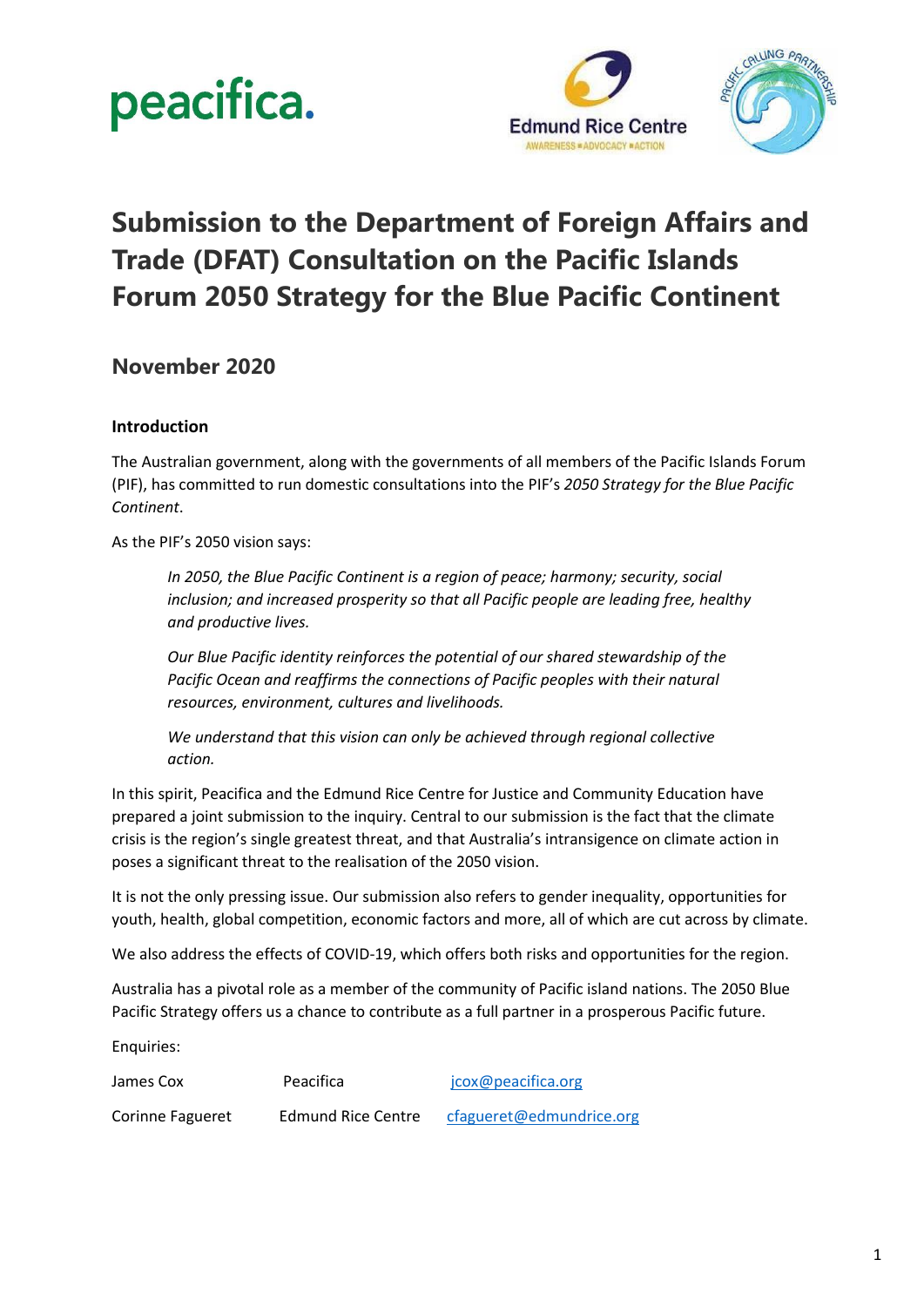

#### *1. What are the major challenges facing our region as we work together to achieve the vision for a Blue Pacific Continent by 2050?*

#### *2. How might these challenges impact on our region over the next 30 years to 2050?*

The **climate crisis** is the single greatest challenge to realising the vision of a Blue Pacific continent. Its myriad facets - higher tides, sea level rise, more intense storm activity, drought and flood affect every facet of life in the Pacific and compound other challenges. Population growth pressures will be worsened by a reduction in useable land. Fisheries, agriculture and forests will be impacted. Movement within the region will be affected as sea level changes and higher tides will affect vulnerable infrastructure.

**Health** is likely to be affected in myriad ways due to climate change. The loss of productive land and sea, as well as reducing the availability of nutritious food, will force further reliance on imported food. The expense of fresh, high quality, nutritious food will further exacerbate the crisis of 'lifestyle diseases' like diabetes and obesity. Storm surges, king tides and sea level rise will impact the availability of **potable water**. Changed climate conditions may see the further incursion of tropical diseases like malaria into the region.

"*I am worried about our future here in Kiribati. We have been dealing with higher tides and floods for years now. Not only are our homes, schools and hospitals destroyed but the sea water destroys our crops and fresh water supply. We do not have the resources to deal with these devastating impacts of climate change on our own. We need more help from others, especially Australia and New Zealand.*" – Teruabine Anna Nuariki, Gender and Youth Officer, Kiribati

The climate crisis' threat to the viability of the region's most vulnerable countries is an impending disaster not only for their citizens. If communities are forced to relocate, tensions with any 'host' communities, most of which are likely to be in the region, will be very likely. In a profound way, the loss of liveable territories will diminish the integrity of the Blue Pacific as a whole. Pacific island peoples are deeply connected to their home lands and seas, and their potential loss affects them deeply.

*"Kiribati may not have until 2050. By then our country may be unliveable. What will become of us and where will we go?"* – Vasiti Tebamare, National Coordinator Kiribati Health Retreat Association

**Gender inequality** across the region, which manifests as uneven political and economic representation, and in the crisis of gender based violence, is a risk to the realisation of a peaceful, healthy and productive region. Climate impacts, particularly in relation to food security and resilience to disaster, will disproportionately affect women, children and people with disabilities, who already enjoy less economic independence and freedom of movement.

"*A majority of women in the villages are illiterate and live in their own world, unaware of what is happening with the government of the day.*" Community leader, Solomon Islands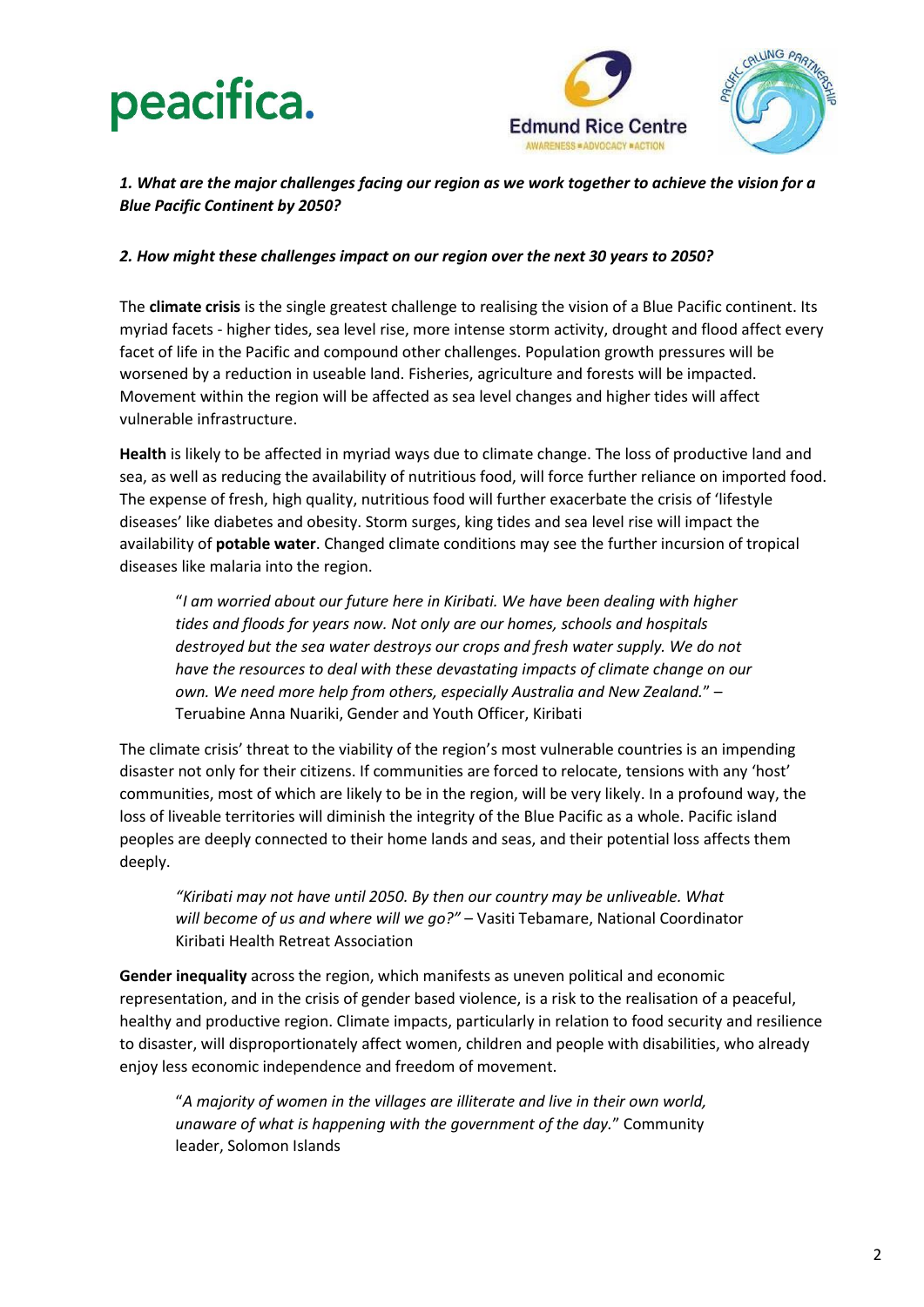



**Global competition** between superpowers risks creating divisions within the Pacific community. However this risk may be more of a concern to Australia and New Zealand than to the majority of Pacific states. There is some evidence (eg in the *[Pacific Perspectives on the World](https://www.whitlam.org/publications/2020/2/13/pacific-perspectives-on-the-world)* report written by Peacifica for the Whitlam Institute) that Pacific people see increased international attention as an opportunity to achieve better outcomes for the region. Competition may still create the potential for tension, but presenting a united front as the Blue Pacific continent would be a valuable contribution to mitigating this risk.

"*A Sea of Islands meeting the Belt and Road*." – Member of Parliament, Solomon Islands

A mirror of this situation is also possible: **global interest could decline** as international actors turn inward in response to the climate crisis and a weakened global rules based order. Again, regional solidarity and collaboration will be important to assure that the Pacific is able to maintain its place in international affairs.

**Economic well-being** is a perennial challenge for the Pacific. The high costs associated with the region's remoteness and scattered population are well known, and the effects of the climate crisis risk compounding them further as the combined effects of different climate events destroy agricultural livelihoods and damage natural resources. The underlying subsistence capability of the region will be compromised, both due to direct climate impacts and the effects of growing populations. Tourism may also be affected as infrastructure is damaged, seasonal cycles change and the region's natural beauty is affected.

**Energy security** is another long term challenge for the Pacific, but is perhaps one to which the region is well placed to respond as it is blessed with an abundance of renewable energy sources, notably wind and solar. As a direct contributor to mitigating the climate crisis, achieving renewable energy security in the region is win/win. However **Australia's outlier status** due to its continued dependence on producing, exporting and consuming coal and gas confounds the region's chances of success.

Finally, an internal challenge is to assure **unity** among the PIF membership. While there are numerous fault lines in the membership, particularly in relation to sharing of political leadership, the distance between Australia and other members in the response to the climate crisis is the most pressing issue. Australia's willingness to pursue its own agenda on climate action without regard to the unanimous and long-held position of the other Forum members suggests that Australia will not hesitate to act in its own interests, without regard for its neighbours. Australia's willingness to take advantage of its status as the most powerful PIF member threatens the capacity of the Forum to achieve its strategic vision. It also suggests that Australia significantly undervalues the economic, social and cultural benefits that would derive from a more respectful and collaborative contribution to the Blue Pacific vision.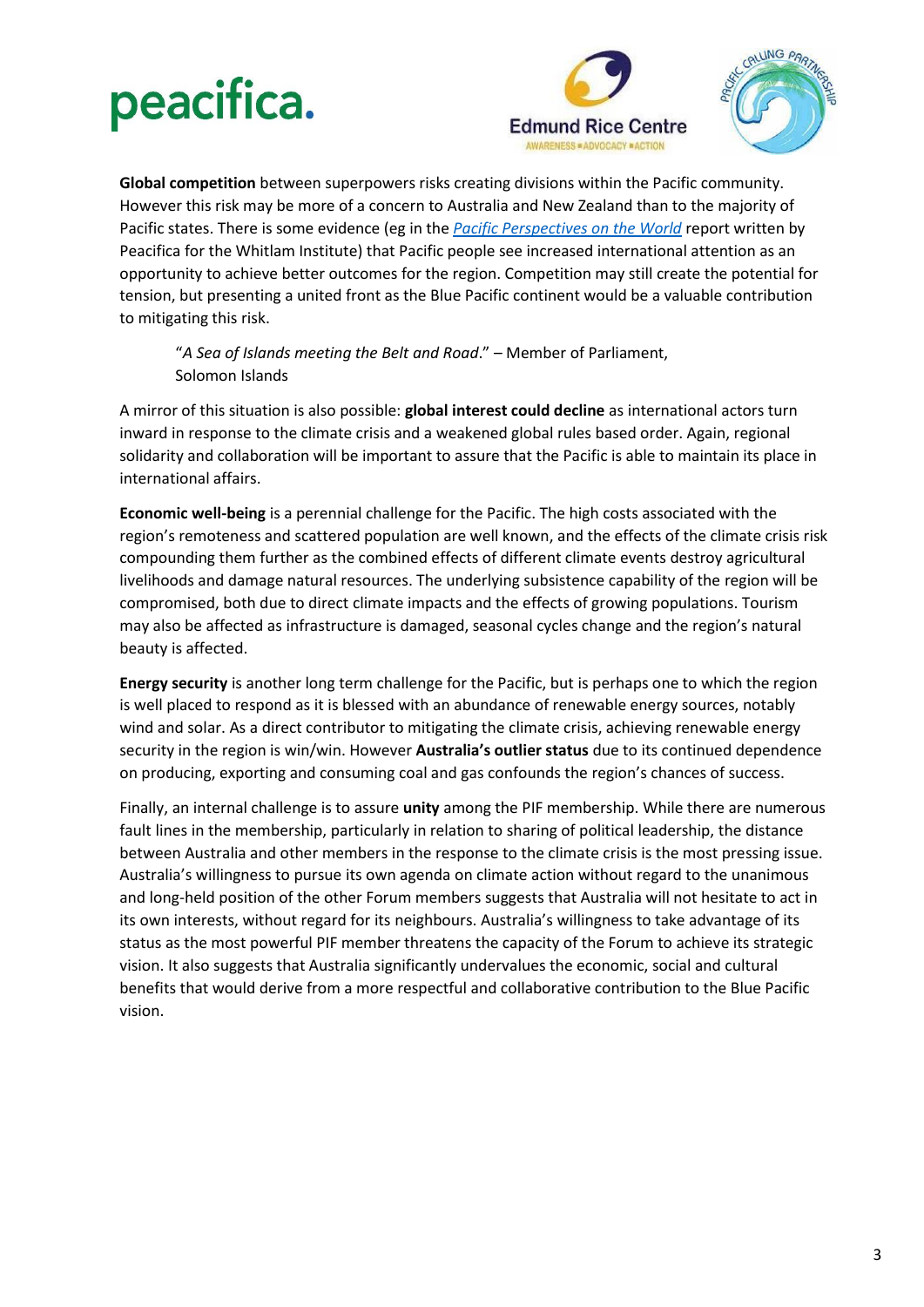



#### *3. How might COVID-19 impact on our region's development trajectory to 2050?*

COVID-19 may lead to a spectrum of both positive and negative long term outcomes for the Pacific islands. The most obvious negative impact is on the region's **economy**. This particularly affects the region's tourism-dependent countries and those that make heavy use of remittances from workers overseas, but other unforeseen trade and supply challenges may emerge.

**However, longer term economic impact may be somewhat mitigated due to the region's perceived status as being largely COVID-free**. Fiji is already positioning itself as a safe haven for very wealthy visitors. An opening to Australia, New Zealand and other potentially COVID-safe countries may lead to increased numbers of visitors, as other travel destinations remain unavailable.

Importantly, **many Pacific islands, especially the sovereign, independent members of the PIF, have been successful in preventing COVID from spreading**. Closed borders have proven effective and quarantine has worked. This has been achieved through cooperation between all PIF members including Australia and New Zealand, in particular in the operation of the humanitarian corridor. This demonstration of regional solidarity and coordination is a valuable modelling of what can be achieved through regional cooperation, and offers an important boost to the perception - both from outside and inside - of the region's capability. Opening up increases risk but the region has demonstrated that it is able to assess and manage the risk - as shown most recently in the identification of COVID in quarantined arrivals to Vanuatu and Fiji.

In the longer term, the region may experience fewer adverse effects from COVID-19 than many other parts of the world, assuming that Pacific states continue to stop the virus. The greatest risk lies with Papua New Guinea. As the region's largest Pacific island state, with a land border to Indonesia and a particularly challenging economic, governance and health services delivery environment, PNG's risk profile for COVID is very different. However despite the significant numbers of cases in July and August, the people of PNG appear to be succeeding in containing the spread.

A risk may lie with the less effective management of the crisis in the French and American **non-PIF Pacific** territories. Movement between them and PIF members (eg through airport transfer or cruise ships) could increase the risk of outbreaks. However with a couple of exceptions (Guam & French Polynesia) these territories have limited COVID cases to a single wave.

As the world looks to recovery, and to 'build back better' the comparatively good performance of the region through the acute phase of the crisis may position them for a relatively strong economic recovery. But health must remain the first priority of any recovery process, both as an end in itself and as being critical for building resilience. Australia and New Zealand have an important role to play in ensuring the effective distribution of any vaccine to the region. Their investment in a strong and healthy Blue Pacific is an investment in prosperity and security for all PIF members.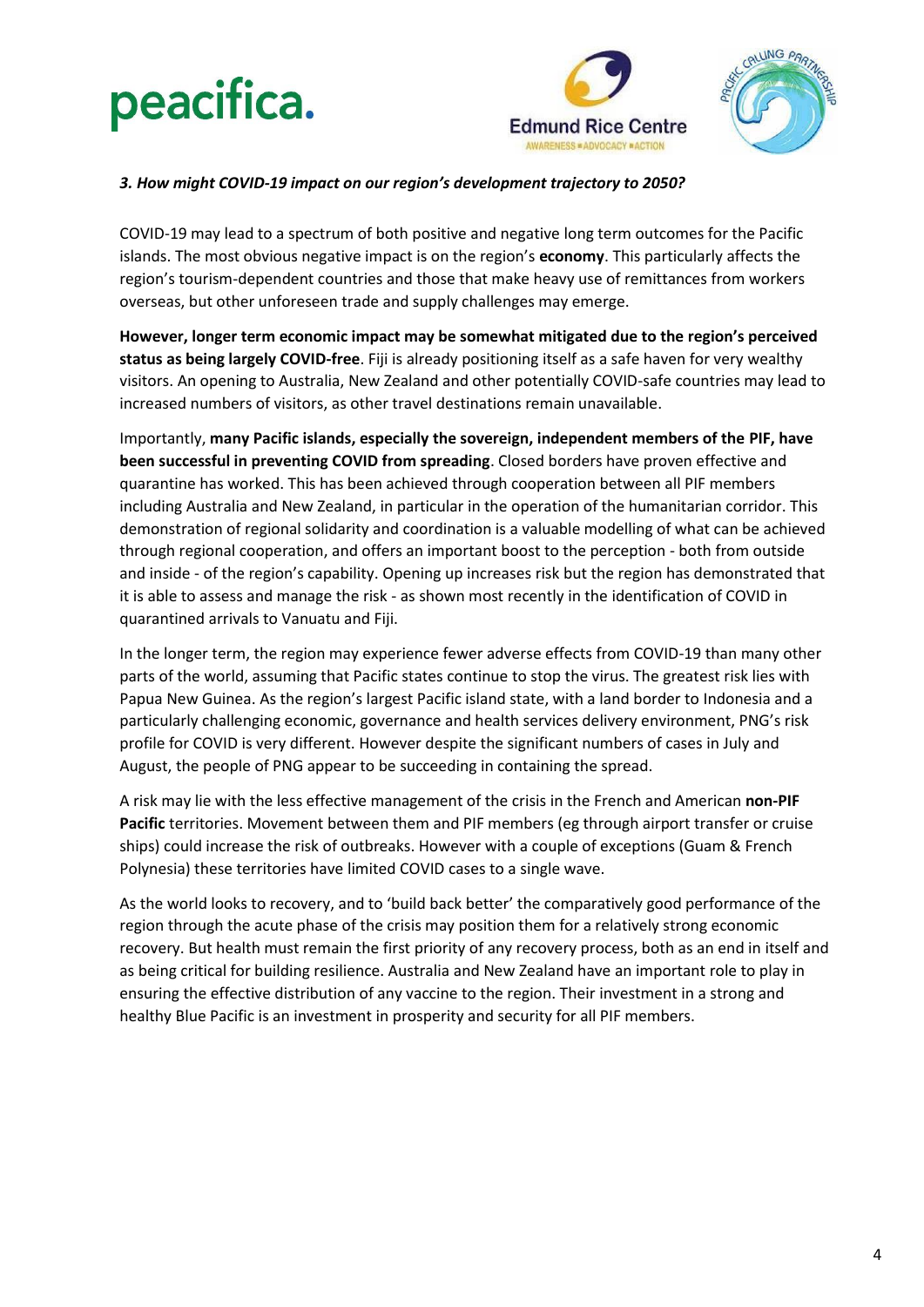



*4. How can Pacific Islands Forum members work together to address these challenges, including through closer economic and security linkages that preserve national sovereignty?*

All Forum members must **support and contribute to the Pacific islands' global leadership on climate change.** A united Blue Pacific will be better placed to lead global climate financing negotiations that prioritise the most vulnerable people, including Pacific islanders. Assuring **secure and predictable climate finance** is essential to mitigate the region's climate impacts, adapt to change and avert, minimise and address loss and damage.

Australia has demonstrated the weakest commitment to climate action and therefore needs to:

- Commit to zero net emissions by 2050 and developing a long term low greenhouse gas emissions strategy by 2020
- Phase out all subsidies to fossil fuels
- Cancel its leftover Kyoto Protocol credits
- Double its current Nationally Determined Contribution in line with the 2014 advice of the Independent Climate Change Authority
- Maximise the opportunities from COVID-19 recovery to boost renewable energy and low emissions transport
- Provide new, additional funds to finance climate mitigation and adaptation under the Paris agreement, including the Green Climate Fund.

*"I really hope that the Pacific leaders like Australia will give us a place on this earth and listen*  to our story. What we are saying is what we experience and we live it. Our people live with it." – Maria Tiimon Chi-Fang, Pacific Calling Partnership

A safe, prosperous Blue Pacific Region is one where all members are **free and able to move and work**. Labour mobility schemes are widely supported and there is scope to expand the number of workers and employment sectors. This needs further investment to protect workers. **Labour mobility is particularly valuable for Pacific youth.**

"*Opportunities need to be presented to [youth]. The economic aspect, but the social aspect as well, in terms of quality education, health, … and then a sense of national identity.*" – Community leader, Solomon Islands

Considering the likelihood of future climate migration, enhanced Pacific labour movement will build resilience and strengthen inter-country communal links that may facilitate later safe movements. All PIF members should implement the Nansen Initiative's *Agenda for the Protection of Cross-Border Displaced Persons in the context of Disasters and Climate Change*. Australia should also carefully consider and implement the recommendations of the [Kaldor Centre Policy Brief-](https://www.kaldorcentre.unsw.edu.au/publication/policy-brief-10-climate-change-disasters-and-mobility-roadmap-australian-action) *Climate Change, Disasters and Mobility - A Roadmap for Australian Action.*